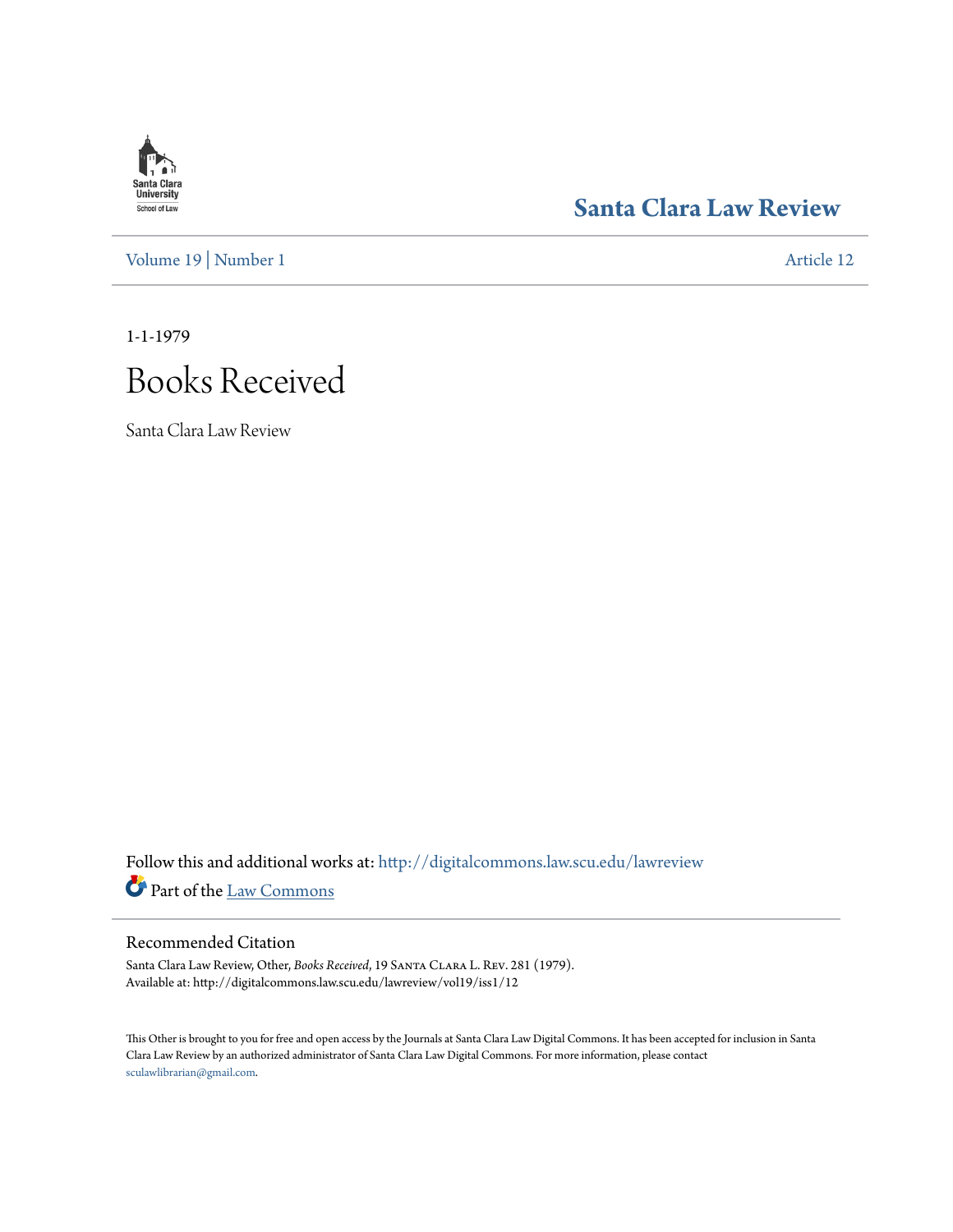### BOOKS RECEIVED

California Damages, Law and Proof. By Leland Johns. Los Angeles: Parker & Son Publications, Inc. 1977. Pp. iii + 459. Hardbound. \$44.00.

This second, revised edition of *California Damages, Law and Proof* incorporates recent changes in California law, notably the apportionment of damages under *Li v. Yellow Cab.* There is new material, including chapters on punitive damages, attorney malpractice, and insurers' breach of good faith and fair dealing. Other areas have been expanded such as the section on property damage, which now includes new developments in products liability law. Mr. Johns' writing is clear and straightforward. His book is well-organized, readable, and informative, and should be very useful to any practitioner in successfully proving damages and maximizing recovery for a client.

The Law of Defamation. By Laurence H. Eldredge. Charlottesville, Virginia: Bobbs-Merrill Co. 1978. Pp. vi + 711. Hardbound. \$36.00.

Written basically in a hornbook format, *The Law of Defamation* is an exhaustive treatise by an expert who holds, and freely expresses, definite opinions on how the law should be interpreted and/or changed. The historical development of the common and statutory law of defamation and the two Restatements of Torts are fully detailed. The author's descriptions of the working meetings of the American Law Institute during the drafting of the Second Restatement of Torts are most interesting, as is his discussion of his own dispute with Dean Prosser over the status of the rule of *libel per quod.* Because of the wealth of detail and the presentation of numerous unresolved controversies, this volume is recommended to students and practitioners interested in legal philosophy and development rather than to those seeking a basic overview of the law.

The High Citadel: The Influence of Harvard Law School. By Joel Seligman, Introduction by Ralph Nader. Boston: Houghton Mifflin Company. 1978. Pp.  $v + 262$ . Hardbound. \$10.95.

According to this critique, Harvard Law School, the origin of the Socratic method and the model for law schools across the country, uses traditional first year pressure to engineer vulner-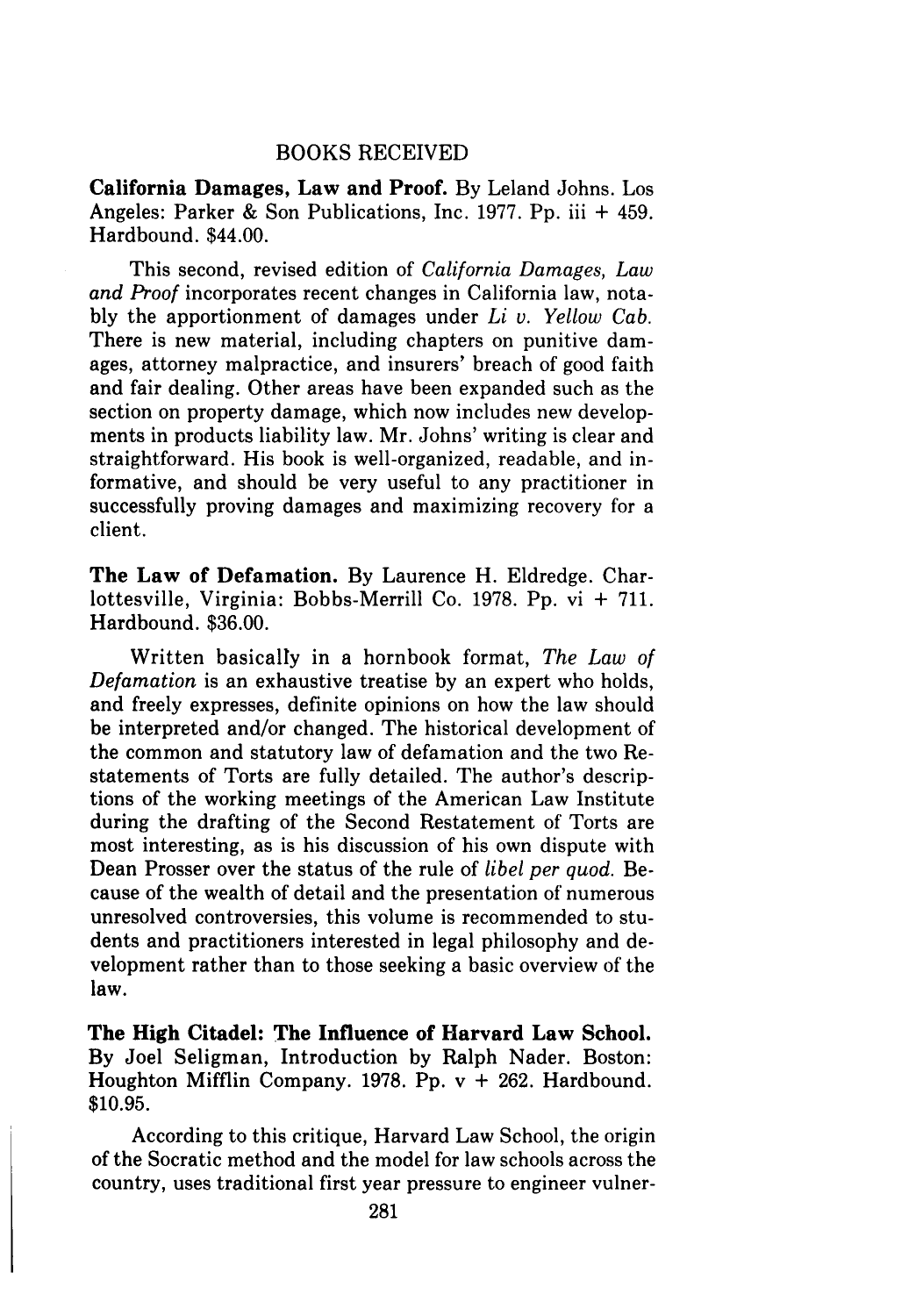able students into "corridor thinking and largely nonnormative evaluation," with the purpose of producing recruits for the nation's corporate law firms. Thus, lawyers emerge from law school strongly inhibited from questioning, much less challenging the institutions of our society. Ralph Nader, in his introduction, maintains that law schools have failed to teach students to analyze "shoulds" and "oughts," to look for ways to provide effective legal representation, and to criticize the profession itself in its role of social responsibility. Mr. Seligman probes deeply into Harvard's teaching methods, student and faculty selection, curriculum, and the roles of the Law Review, of grades and of the placement system. He proposes a new model for legal education that would provide a legal profession more responsive to social and political needs. This book is recommended reading for law students, faculty, and lawyers who may not realize the extent to which law school can direct their thinking.

Sweaty Palms: The Neglected Art of Being Interviewed. **By** H. Anthony Medley. Belmont, California: Lifetime Learning Publications. **1978. Pp.** vii + **190.** Paperback. \$4.95.

Numerous books explain how to write resumes and seek **job** counseling for the purpose of getting a **job** interview, but few deal with techniques to make the interview itself a success. Medley successfully and concisely fills this "how to" gap **by** providing answers to such basic considerations as how to handle salary discussions, how to dress, where to look, how to relax, and more. The author, a practicing lawyer and owner of a recruitment service, was prompted to write the book **by** the frequency with which **job** seekers voiced such concerns. One interesting and informative chapter treats the problem of discrimination **by** listing unlawful questions and advising the interviewee how to respond to them. Helpful appendices provide the legal applicant with questions frequently asked and evaluation factors often used **by** interviewers.

**The** Legal Guide to Mother Goose. "Translated" **by** Don Sandburg. Los Angeles: Price, Stern, **&** Sloan. **1978. Pp.** v **+ 63.** Paperback. **\$2.50.**

Lawyers seem to have a tendency to take themselves so seriously that wit is a rare phenomenon in legal literature. Truly humorous legal writing is so uncommon as to be practically nonexistent; this is a situation somewhat alleviated **by**